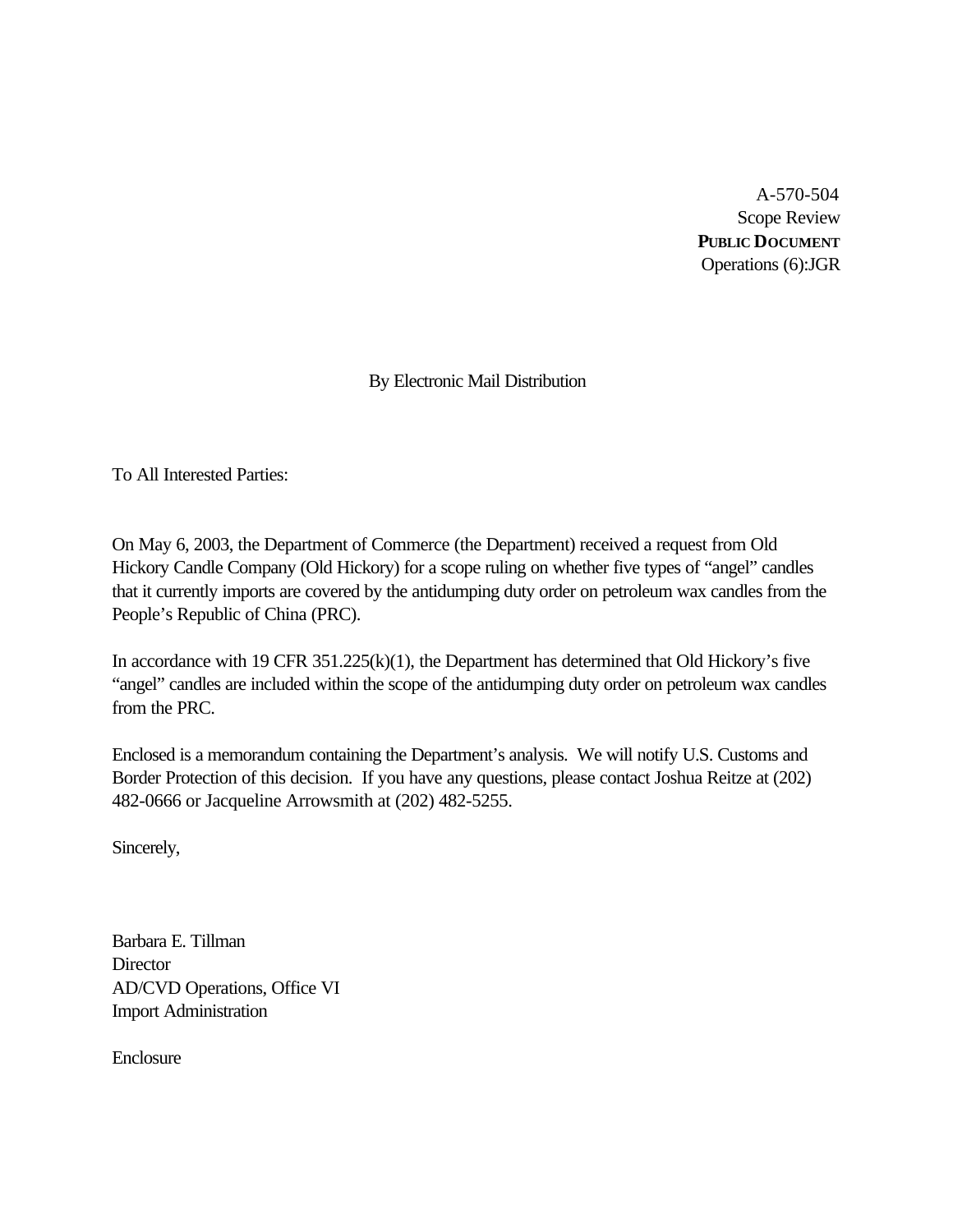A-570-504 Scope Review **PUBLIC DOCUMENT** Operations(6):JGR

| <b>MEMORANDUM FOR:</b> | Jeffrey A. May<br><b>Deputy Assistant Secretary</b><br>for Import Administration                                                                       |
|------------------------|--------------------------------------------------------------------------------------------------------------------------------------------------------|
| FROM:                  | Barbara E. Tillman<br>Director<br>AD/CVD Operations, Office VI                                                                                         |
| <b>SUBJECT:</b>        | Final Scope Ruling; Antidumping Duty Order on Petroleum Wax<br>Candles From the People's Republic of China (A-570-504); Old<br>Hickory Candle Company. |

#### **Summary**

On May 6, 2003, the Department of Commerce (the Department) received a request from Old Hickory Candle Company (Old Hickory) for a scope ruling on five "angel" candles to determine whether these candles are covered by the scope of the antidumping duty order on petroleum wax candles from the People's Republic of China (PRC). Antidumping Duty Order: Petroleum Wax Candles from the People's Republic of China, 51 FR 30686 (August 28, 1986) (Order). In accordance with 19 CFR  $351.225(k)(1)$ , we recommend that the Department determine that all five "angel" candles are included within the scope of the Order.<sup>1</sup>

### **Background**

<sup>&</sup>lt;sup>1</sup> The Department has developed an internet website that allows interested parties to access prior scope determinations regarding the Order on Petroleum Wax Candles from the People's Republic of China. This website lists all scope determinations from 1991 to the present. It can be accessed at http://ia.ita.doc.gov/download/candles-prc-scope/, and will be updated periodically, to include newly issued scope determinations.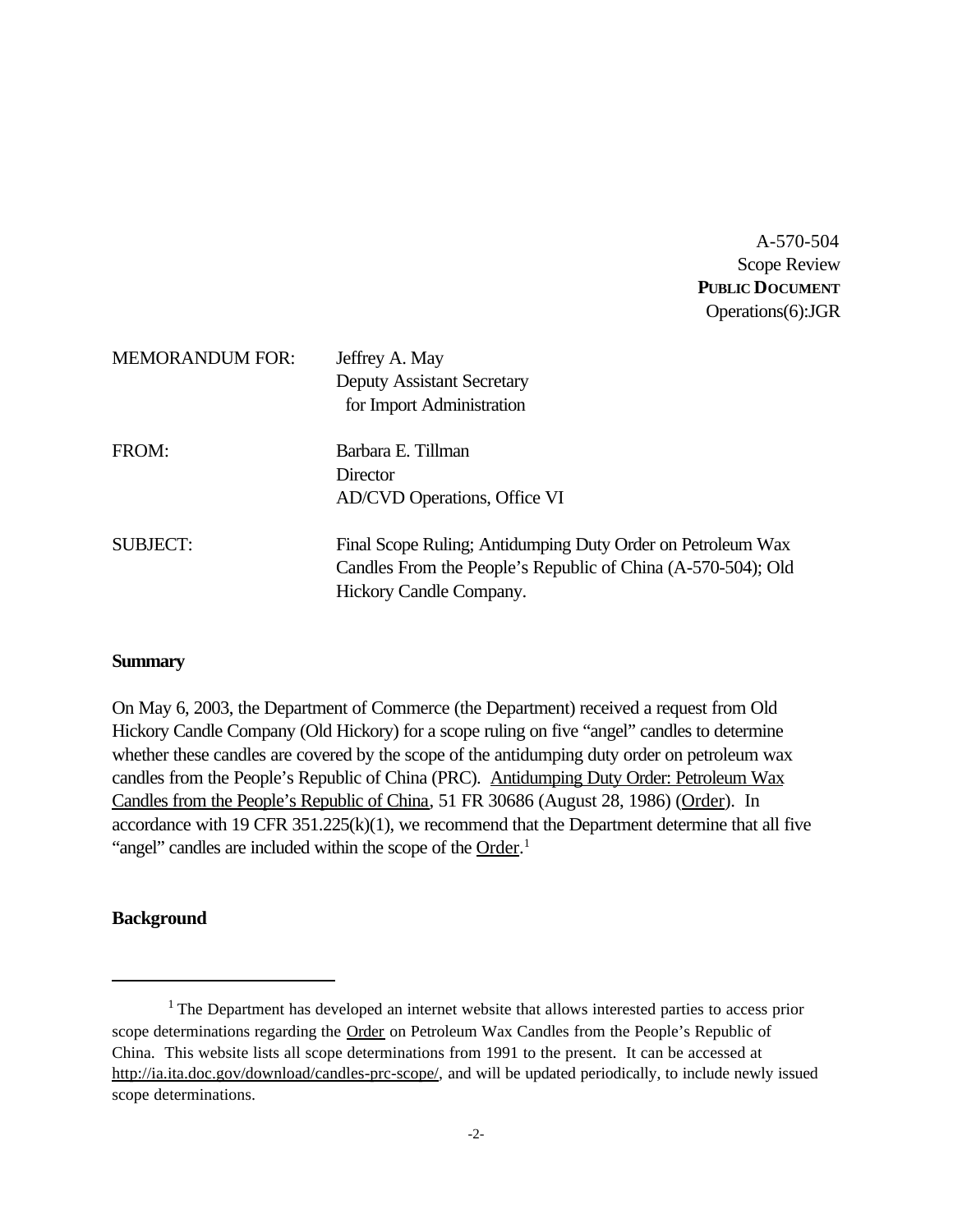On May 6, 2003, the Department received a request, filed in proper form, from Old Hickory requesting a scope ruling on the involved "angel" candles. On April 27, 2004, the National Candle Association (NCA), petitioner and the domestic producer in this proceeding, filed comments on Old Hickory's scope request.

## **a. Product Descriptions**

The candles that Old Hickory submitted for review are rectangular petroleum wax candles with fiber or paper-cored wicks. All five candles feature rough edges and sides, with the front side containing a slightly raised, hand-painted relief of an angel or two angels. The top, bottom, back, and sides of each candle are painted and textured to resemble stone, with rough and uneven edges. Old Hickory describes its candles as "...paraffin wax candle{s} that have extensive sculpting on all sides and are hand painted to give the candle the appearance of a carved stone statue or carving fragment." Old Hickory describes the five candles as consisting of "...the same waxes and production techniques and vary only in the design and size of each candle." Old Hickory provided samples of each candle. The five candles are:

- 1. "JOYOUS ANGEL SMALL" (Item Number C223S)
- 2. "ANGEL MUSICIANS" (Item Number C407)
- 3. "ANGEL PLAYING LUTE" (Item Number C415)
- 4. "FLYING ANGEL PAIR" (Item Number C439)
- 5. "SAN DIEGO ANGEL" (Item Number C440)

All of Old Hickory's candles are made of paraffin wax. Each of these candles features a similar roughhewn and uneven surface texture, and the color varies in hue from light green to gray-green. The candles vary only in size and in the image depicted in relief on the front side. All of Old Hickory's candles are rectangular in shape, although the "Angel Musicians" candle features slightly rounded sides on an otherwise rectangular-shaped candle.

The "Joyous Angel - Small" candle (Item Number C223S) depicts a robed female angel with her arms outstretched. The angel's robe is light pink in color, and her wings are purple and pink.

The "Angel Musicians" candle (Item Number C407) depicts two female angels standing one on top of the other. They are both wearing pink robes and are holding stringed musical instruments.

The "Angel Playing Lute" candle (Item Number C415) shows a female angel with brown hair. She is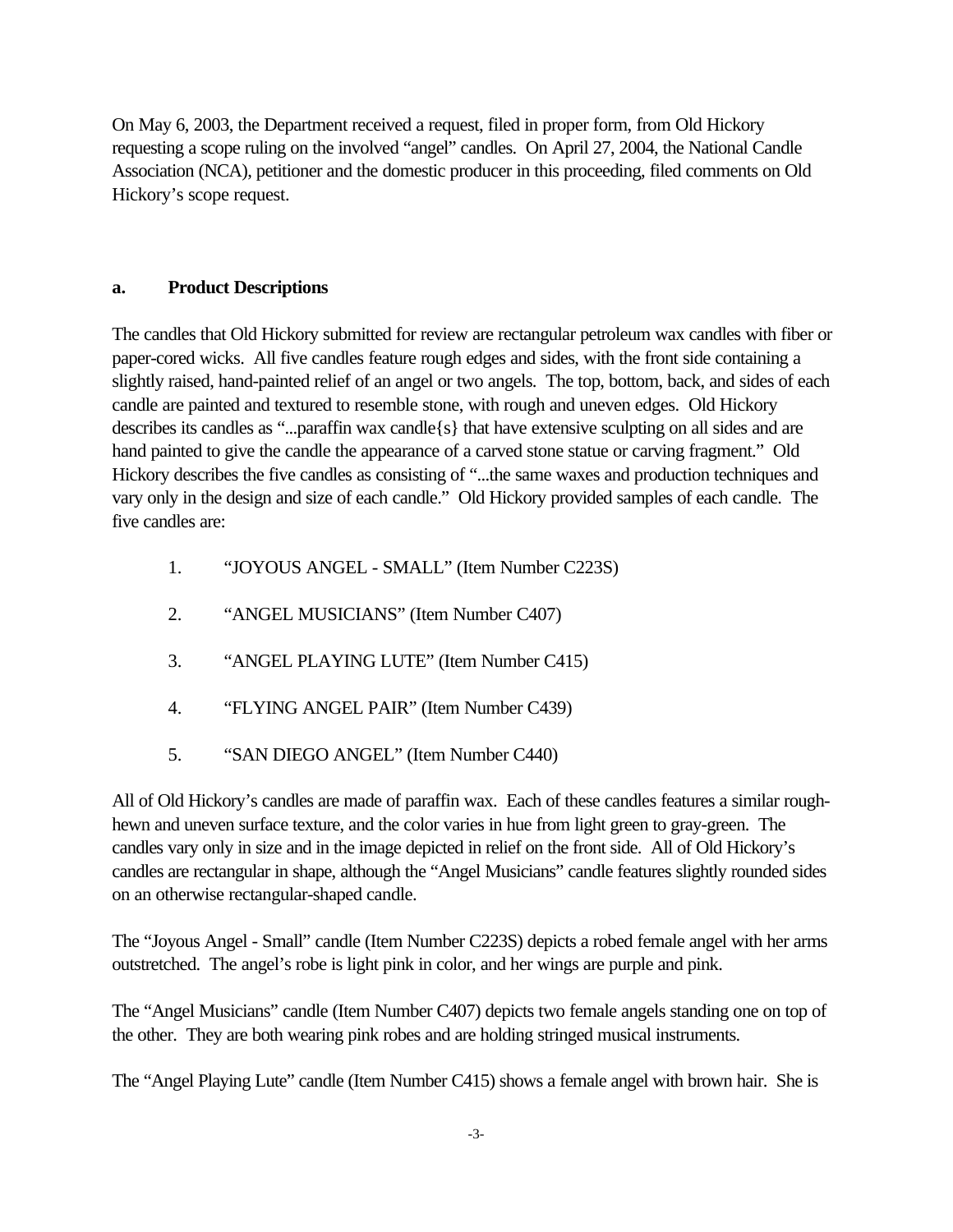facing to her right, revealing the left side of her profile. She is wearing a pink robe, and her right hand is strumming a guitar-like instrument.

The "Flying Angel Pair" candle (Item Number C439) depicts two winged angels, both with blond hair. These angels are both wearing pink robes. One of the angels is facing away from the front of the candle, revealing her back. The other is facing the first angel, showing only her left side.

The "San Diego Angel" candle (Item Number C440) depicts a blond female angel wearing a light pink robe. Her elbows are bent and her hands are clasped together. Her wings are visible on either side of her.

# **b. Old Hickory's Scope Request**

Old Hickory argues that the above-referenced five "angel" candles it imports should not be included within the scope of the Order. Old Hickory argues that the candles are figurine-type candles and in the shape of identifiable objects, as discussed further below. Old Hickory's argument to not include these candles within the scope of this Order is based on several points discussed below.

First, Old Hickory describes all five of these candles as figurines. Old Hickory notes that, in previous scope rulings, the Department has not included within the scope of the Order "figurine type candles and candles shaped in the form of identifiable objects." See Old Hickory's May 6, 2003 submission. Old Hickory cites numerous scope determinations in support of its argument. Old Hickory argues that in these cases, the Department maintained that figurine type candles and candles in the shape of identifiable objects should not be included within the scope of the Order. See Final Scope Ruling – Antidumping Duty Order on Petroleum Wax Candles From the People's Republic of China (A-570-504) Enesco Corporation (October 30, 1996) (Enesco) (where the Department found that Enesco's holiday candles qualified for the novelty exception, and therefore were not included within the scope of the Order); Final Scope Ruling – Antidumping Duty Order on Petroleum Wax Candles From the People's Republic of China (A-570-504) Two's Company, Inc. (January 13, 1995) (Two's Company) (where the Department found a taper candle with a wax angel attached was outside of the scope of the Order); Final Scope Ruling – Antidumping Duty Order on Petroleum Wax Candles From the People's Republic of China (A-570-504) Endar Corp. (January 11, 2000) (Endar) (where the Department found a dragonfly candle to be outside of the scope of the Order because it was not a shape specifically listed in the Order); and Final Scope Ruling – Antidumping Duty Order on Petroleum Wax Candles From the People's Republic of China (A-570-504) Avon Products Inc. (July 11, 2001) (Avon) (where the Department found that the Easter candles were outside of the scope of the Order because they were shaped in the form of identifiable objects).

Old Hickory notes that the sculpting on these candles can be viewed from multiple angles and that the entire candle is sculpted and textured to resemble stone. Old Hickory claims that its candles are irregularly shaped, sculpted candles that are not in shapes listed in the scope of the Order. Old Hickory also claims that the angel candles are similar to Endar's dragonfly candle because they contain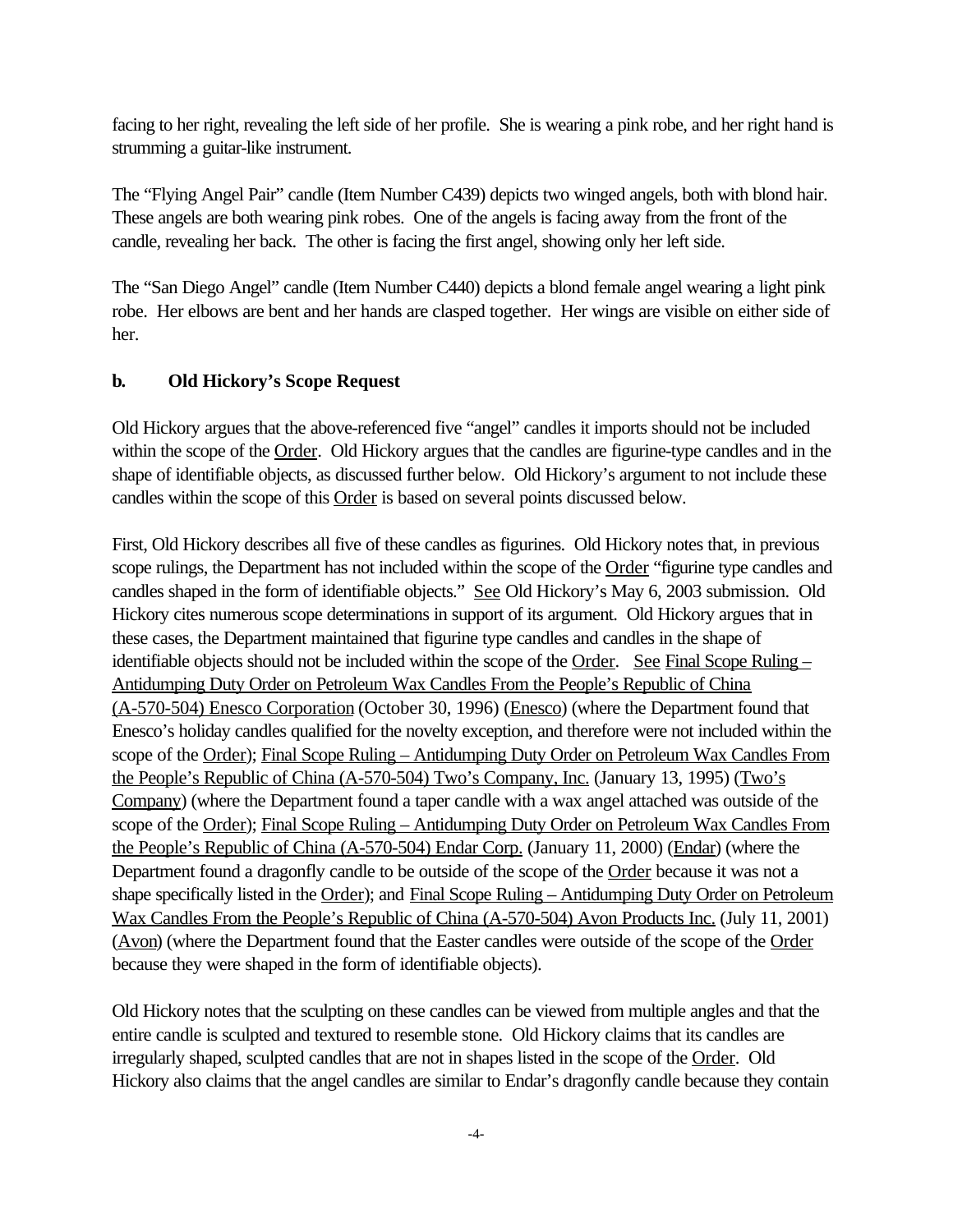sculpted relief on one face of a candle that is otherwise roughly hewn and textured to resemble a stonelike surface. Old Hickory describes its candles as having extensive sculpting on all sides. Thus, Old Hickory argues, their candles should likewise not be included within the scope of the Order. Further, Old Hickory cites numerous scope rulings (Enesco; Two's Company; and Avon) in which the Department determined that candles destroyed by the removal of the figurine were outside of the scope of the order. Old Hickory contends that its candles would be similarly destroyed if the figurines were removed, and thus qualify for exclusion.

To support its argument that its candles qualify for the novelty exception, Old Hickory quotes from a scope determination (Endar) concerning an exception from the Order for figurine-type candles and candles in the shapes of identifiable objects, which states:

The Department has clarified that the scope of the order does not include figurine candles and candles shaped in the form of identifiable objects (e.g., animals or numerals), because such candles do not fall within the enumerated shapes in the order. This item resembles a stone with a flat backside, an engraved impression of a dragonfly on the front, and roughly hewn edges. We disagree with the NCA's characterization of this candle as a decorative pillar candle due to the candle's irregularly shaped edges. The impression of the dragonfly is only visible from the top, and is not a clearly identifiable object from other perspectives. However, this item is not one of the shapes covered by the scope of the order, and we therefore determine it to be outside of the scope of the order.

In addition, Old Hickory notes that the language of the scope of the <u>Order</u> specifies certain shapes of candles that should be included within the scope of the Order. The request indicates that the shapes that should be included within the scope of the Order include "tapers, spirals, and straight-sided dinner candles; rounds, columns, pillars, votives; and various wax-filled containers." Old Hickory asserts that its candles are not of a shape specifically mentioned in the language of the scope, as they are irregularly shaped and sculpted.

### **c. The National Candle Association's Comments**

In its comments, the NCA retraces the history of this Order, including the import surges and resultant injury suffered by domestic manufacturers which prompted the original September 1985 antidumping petition. The NCA contends that the antidumping statute and antidumping duty orders are remedial in nature and exceptions to them should be construed as narrowly as possible to preserve the efficacy of the Order. In support of its assertion, petitioner cites a Court of International Trade (CIT) decision, with regards to the novelty exception, that "... a candle must be specifically designed for use only in connection with a religious holiday or special event to fall within the novelty candle exception." See Russ Berrie & Co., Inc. v. United States, 57 F. Supp. 2 1184, 1194 (CIT 1999) (Russ Berrie). Thus, the NCA argues that the Department narrowly limited the novelty candle exception to figurine candles, candles shaped in the form of identifiable objects, and candles specifically designed for use only in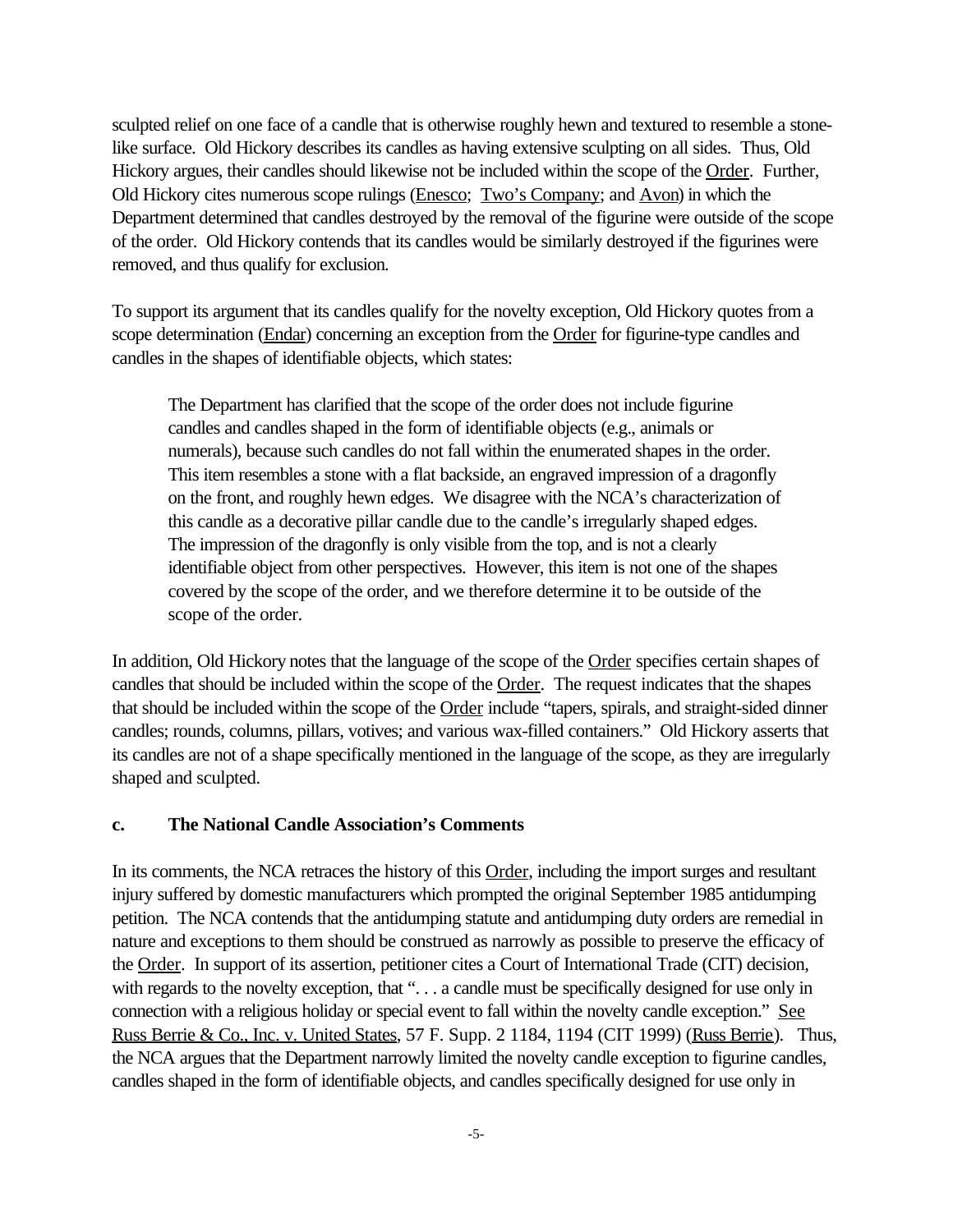connection with the holiday season.

The NCA notes that all of Old Hickory's candles are petroleum wax candles made in the PRC and have fiber- or paper-cored wicks. The NCA argues that these five candles should be included within the shapes delineated by the Order. The NCA argues that, despite the molded angels on the face of each candle, they are nevertheless pillars, a shape specifically listed in the language of the Order. In addition, the NCA contends that the candles are not in the shape of identifiable objects, nor are they designed for use only in connection with the holiday season and, therefore, these candles should be included within the scope of the Order.

The NCA maintains that these candles are not figurines, as Old Hickory claims, but rather rectangularshaped pillars or column candles with angel images embossed on one face. The NCA differentiates between an identifiable object and a shape containing a representation of an object that is only viewable when looking at the candle from one angle. The NCA argues that Old Hickory's candles are not figurines because they can only be identified from one angle. "An angel figurine," the NCA observes, "would be a free-standing sculpted figurine that when viewed from all angles and sides would appear as the figure of an angel." In contrast, the NCA argues that Old Hickory's angels are only identifiable as such when viewed directly from the front. Instead, they are rectangular pillars or columns with embossed or molded images on one side. Thus, the NCA contends that these candles are specifically included within the scope of the Order and cannot be determined to be outside the scope of the Order.

The NCA claims that, although Old Hickory's request centers on the novelty candle exclusion, the angel candles are not in the shape of angels, but merely depict these images on one face of the object. Moreover, the NCA asserts that they are not in the shape of identifiable objects and thus fall within the scope of the Order. See Final Scope Ruling – Antidumping Duty Order on Petroleum Wax Candles From the People's Republic of China (A-570-504); San Francisco Candle Co. (June 12, 2003) (SFCC Ruling) (where the Department determined that the heart-shaped candles were only identifiable as hearts when viewed from one angle, and should therefore be included within the scope of the Order). Therefore, the NCA maintains that Old Hickory's candles are columns or pillars, and are within the scope of the Order.

The NCA also notes that Old Hickory's request was filed after the J.C. Penney Purchasing Corporation ruling of November 9,  $2001$ , $^2$  where, the NCA claims, the Department changed its practice on the issue of candle shape and exceptions for novelty candles. According to the NCA, in that ruling, the Department clarified that in order for candles to qualify for the novelty exception, the candles must be identifiable as the alleged object from a majority of angles. The NCA also observes that all six of the rulings cited in Old Hickory's request occurred before the J.C. Penney scope ruling. See J.C. Penney Ruling.

 $2 \text{ See Final}\$  Scope Ruling – Antidumping Duty Order on Petroleum Wax Candles From the People's Republic of China (A-570-504) JCPenney (Nov. 9, 2001) (J.C. Penney Ruling).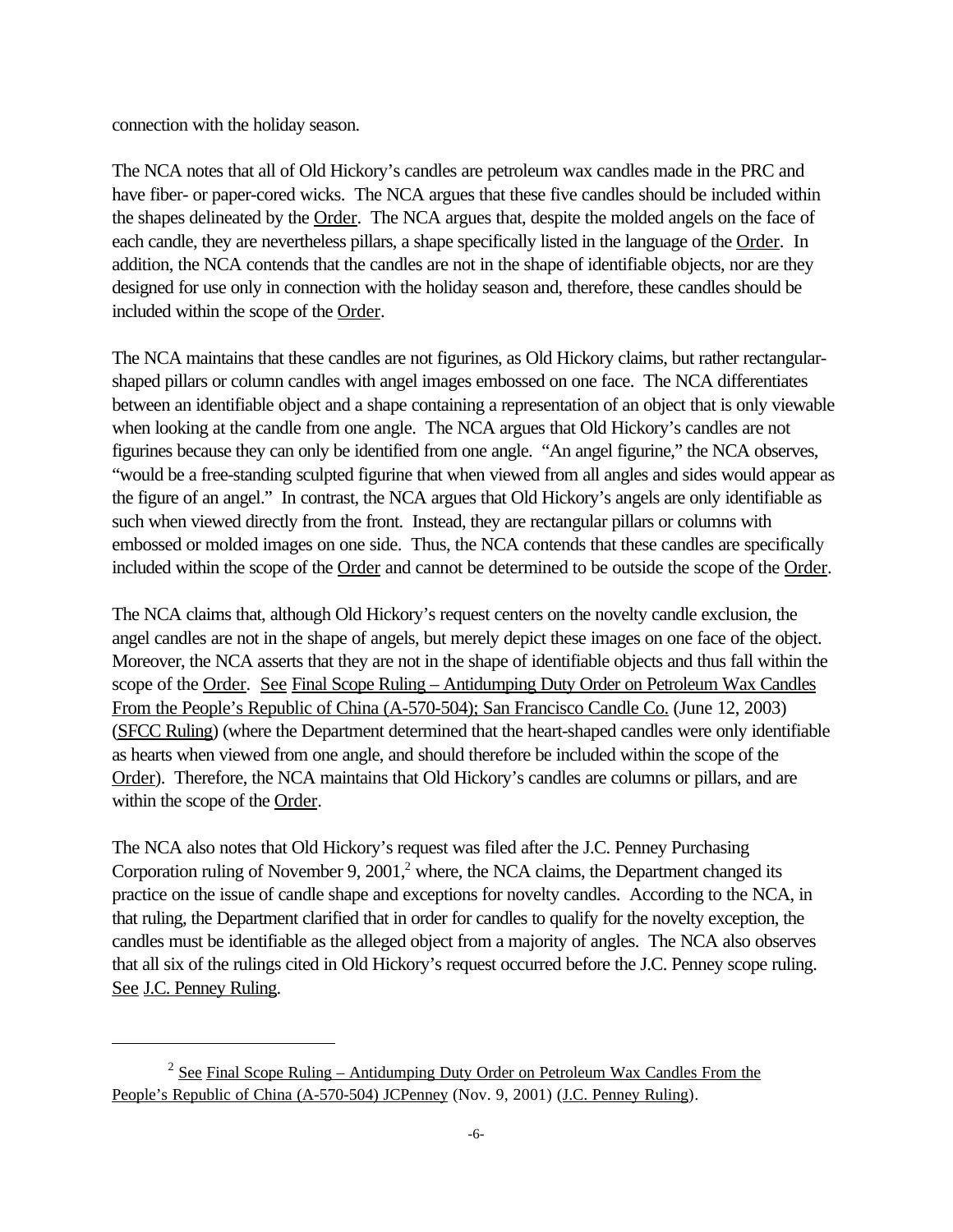The NCA observes that Old Hickory's candles compete in the same channels of trade as the candles subject to the Order, and that their sale without the antidumping duty will severely injure the U.S. candle producers. The NCA further notes what it characterizes as the long-standing efforts of candle importers to "expand the 'novelty candle' loophole in the Order through a continuing stream of scope requests, causing the Order on PRC candles to be subjected to over seventy Final Scope Rulings and many more requests." The NCA maintains that the success of the scope requests in eroding the Order has resulted in geometric increases in the volume of PRC candles coming into the United States, and cites data showing the increasing number of candles imported from the PRC. The NCA concludes by stating that Old Hickory is now asking the Department to narrow the scope of the Order so that everyday candles are not included within the scope of the Order, claiming that they are novelty candles. Finally, the NCA argues that the Department does not have the legal authority to narrow the scope of the Order.

#### **Legal Framework**

The regulations governing the Department's antidumping scope determinations are found at 19 CFR 351.225(2002). On matters concerning the scope of an antidumping duty order, the Department first examines the descriptions of the merchandise contained in the petition, the initial investigation, and the determinations of the Secretary (including prior scope determinations) and the International Trade Commission (the Commission). This determination may take place with or without a formal inquiry. If the Department determines that these descriptions are dispositive of the matter, the Department will issue a final scope ruling as to whether or not the subject merchandise is covered by the order. See 19 CFR 351.225(d).

Conversely, where the descriptions of the merchandise are *not* dispositive, the Department will consider the five additional factors set forth at 19 CFR 351.225(k)(2). These criteria are: i) the physical characteristics of the merchandise; ii) the expectations of the ultimate purchasers; iii) the ultimate use of the product; iv) the channels of trade in which the product is sold; and v) the manner in which the product is advertised and displayed. The determination as to which analytical framework is most appropriate in any given scope inquiry is made on a case-by-case basis after consideration of all evidence before the Department.

In the instant case, the Department has evaluated Old Hickory's requests in accordance with 19 CFR 351.225(k)(1) and the Department finds that the descriptions of the products contained in the petition, the initial investigation, and the determinations of the Secretary (including prior scope determinations) and the Commission are, in fact, dispositive with respect to Old Hickory's five candle types. Therefore, the Department finds it unnecessary to consider the additional factors set forth at 19 CFR 351.225(k)(2).

Documents and parts thereof from the underlying investigation deemed relevant by the Department to this scope ruling were made part of the record of this determination and are referenced herein.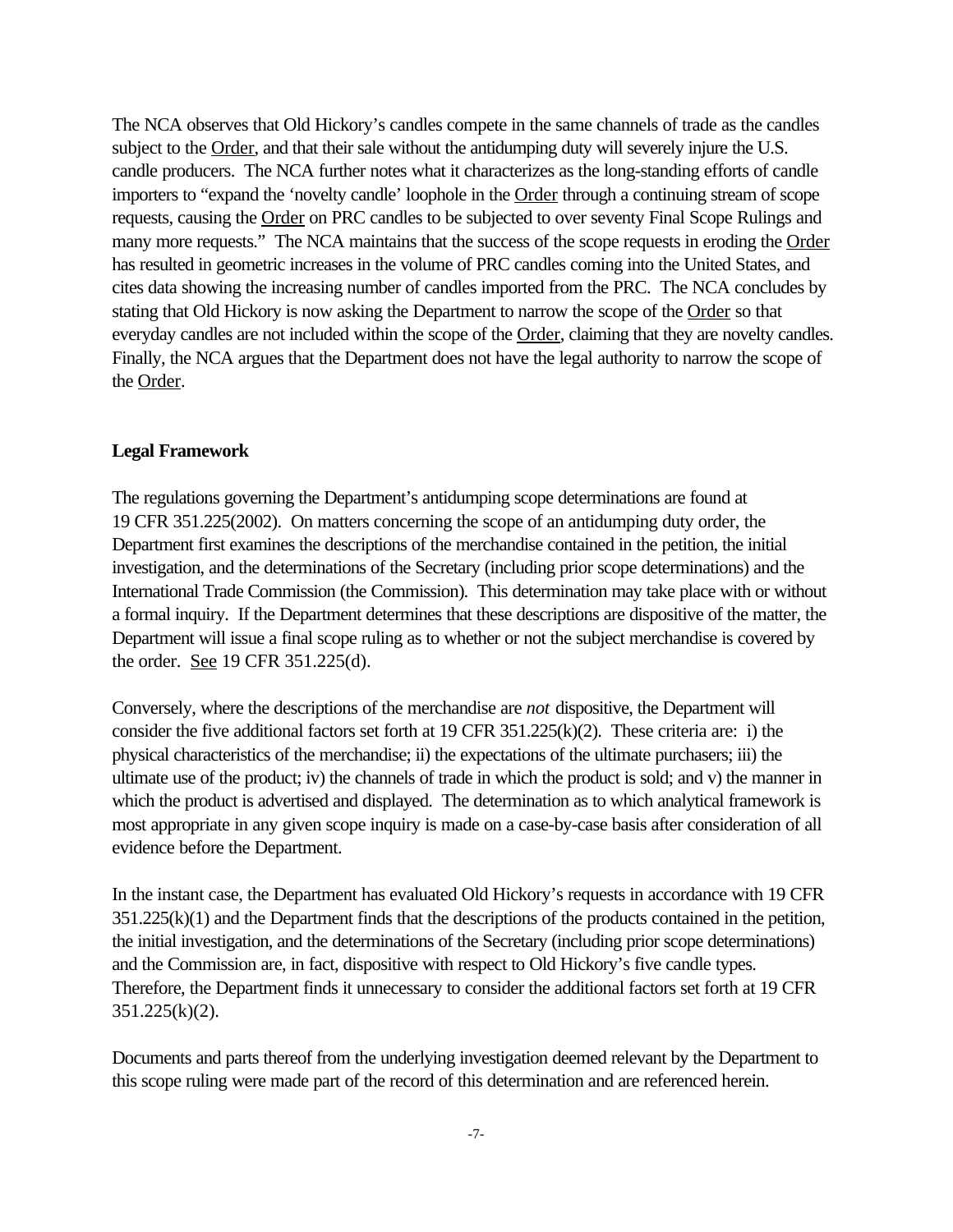Documents that were not presented to the Department, or placed by it on the record, do not constitute part of the administrative record for this scope determination.

In its petition of September 4, 1985 the NCA requested that the investigation cover:

{c}andles {which} are made from petroleum wax and contain fiber or paper-cored wicks. They are sold in the following shapes: tapers, spirals, and straight-sided dinner candles; rounds, columns, pillars; votives; and various wax-filled containers. These candles may be scented or unscented ...and are generally used by retail consumers in the home or yard for decorative or lighting purposes.

See Antidumping Petition (September 4, 1985) at 7.

The Department defined the scope of the investigation in its notice of initiation. This scope language carried forward without change through the preliminary and final determinations of sales at less than fair value and the eventual antidumping duty order:

{c}ertain scented or unscented petroleum wax candles made from petroleum wax and having fiber or paper-cored wicks. They are sold in the following shapes: tapers, spirals, and straight-sided dinner candles; rounds, columns, pillars, votives; and various wax-filled containers.

See Petroleum Wax Candles from the People's Republic of China: Initiation of Antidumping Duty Investigation, 50 FR 39743 (September 30, 1985); Petroleum Wax Candles from the People's Republic of China: Preliminary Determination of Sales at Less Than Fair Value, 51 FR 6016 (February 19, 1986); Petroleum Wax Candles from the People's Republic of China: Final Determination of Sales at Less Than Fair Value, 51 FR 25085 (July 10, 1986) (Final Determination); and Order.

The Commission adopted a similar definition of the "like product" subject to its determinations, noting that the investigations did not include "birthday, birthday numeral and figurine type candles." See Determinations of the Commission (Final), USITC Publication 1888, August 1986, at 4, note 5, and A-2. (Commission Determination). The Commission stated that "...we determine that the domestic like product shall consist only of petroleum wax candles." See Commission Determination, at 9. In its discussion of like product, the Commission also stated:

Petroleum wax candles are those composed of over 50 percent petroleum wax, and may contain other waxes in varying amounts, depending on the size and shape of the candle, to enhance the melt-point, viscosity, and burning power.

See Commission Determination, at 4-5.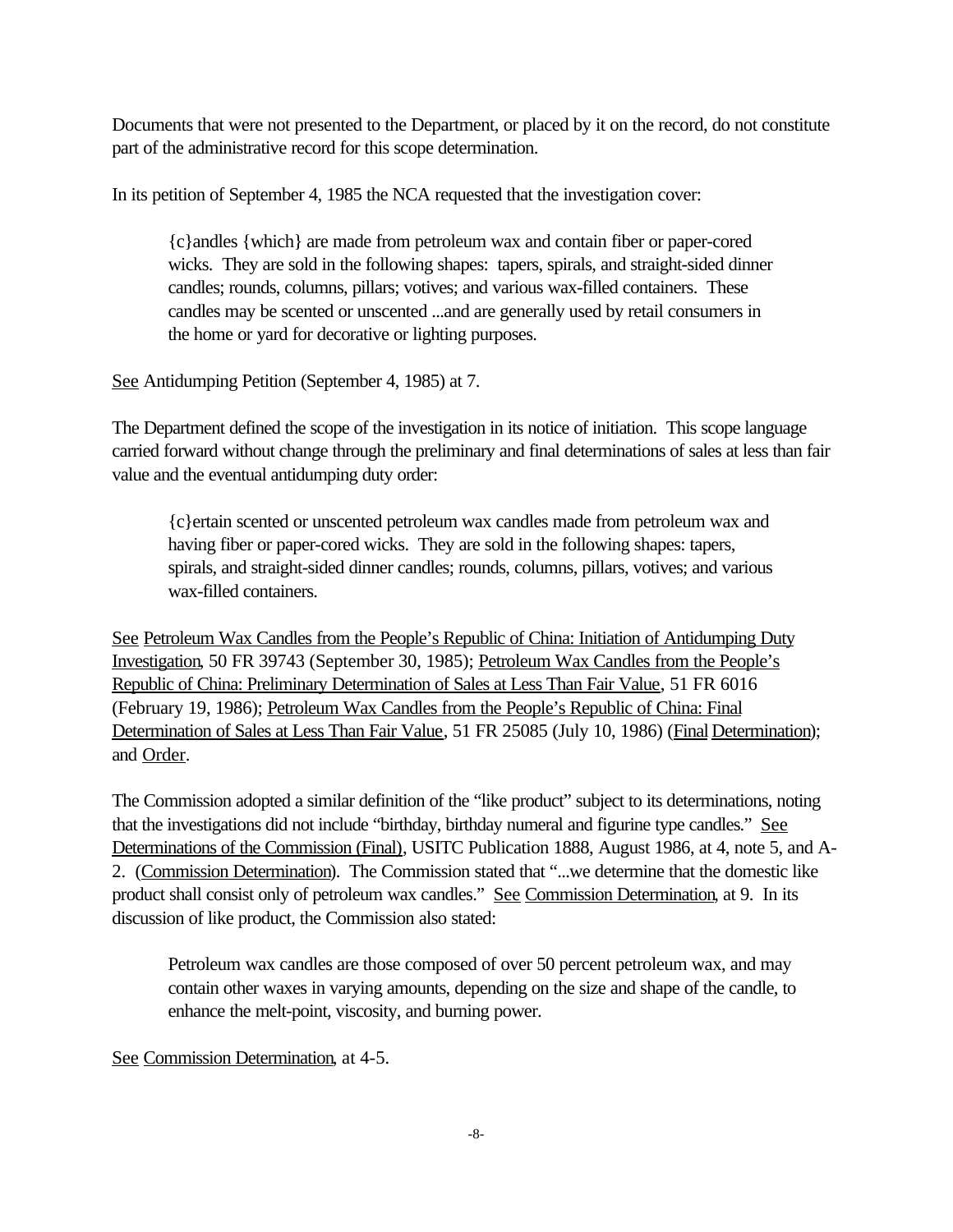Also of relevance to the present scope inquiry is a notice issued to the United States Customs Service (now renamed U.S. Customs and Border Protection) (Customs) in connection with a July 1987 scope determination concerning an exception from the Order for novelty candles, which states:

The Department of Commerce has determined that certain novelty candles, such as Christmas novelty candles, are not within the scope of the antidumping duty Order on petroleum-wax candles from the People's Republic of China (PRC). Christmas novelty candles are candles specially designed for use only in connection with the Christmas holiday season. This use is clearly indicated by Christmas scenes and symbols depicted in the candle design. Other novelty candles not within the scope of the order include candles having scenes or symbols of other occasions (*e.g.*, religious holidays or special events) depicted in their designs, figurine candles, and candles shaped in the form of identifiable objects (*e.g.*, animals or numerals).

See CIE -212/85, September 21, 1987; Letter from the Director, Office of Compliance, to Burditt, Bowles & Radzius, Ltd., July 13, 1987 (Customs Notice) (emphasis added).

When determining whether or not a particular product claimed as a novelty candle is within the scope of the Order, the Department's first line of inquiry is whether the shape of the candle falls within those shapes listed by the inclusive language of the Order's scope, *i.e.*, "tapers, spirals, and straight-sided dinner candles; rounds, columns, pillars, votives; and various wax-filled containers." If a candle falls within one of the above delineated shapes, it will be determined to be within the Order's scope. Candles of a shape not listed by the inclusive language of the Order's scope will then be evaluated to determine whether they are "scented or unscented petroleum wax candles made from petroleum wax and having fiber or paper-cored wicks."

In November 2001, the Department changed its practice on the issue of candle shapes. See J.C. Penney Ruling. In this ruling, the Department reviewed the text of the scope of the Order, beginning with the text of the first sentence of the scope which covers "{c}ertain scented or unscented petroleum wax candles made from petroleum wax and having fiber or paper-cored wicks." See Order. The text following this broad, inclusive sentence provides a list of shapes; this list is not modified by any express words of exclusivity. The result of our prior practice of not including within the scope of the Order candles of a shape other than those specifically listed in the Order was inconsistent with the fact that the candles were "scented or unscented petroleum wax candles made from petroleum wax and having fiber or paper-cored wicks."<sup>3</sup> In <u>J.C. Penney Ruling</u>, the Department determined to revise this practice because it had the effect of narrowing the broad coverage of the first sentence of the Order's scope.

 $3 \text{ See, e.g., Endar}$  ("dragonfly" candle, in the shape of a rough-hewn stone with a dragonfly carved on top, not within scope because it is of a shape not listed by the scope), and Final Scope Ruling – Antidumping Duty Order on Petroleum Wax Candles From the People's Republic of China (A-570-504); American Drug Stores, Inc. (March 16, 1998) (sphere or ball-shaped candle not within scope because it is a shape not listed by the scope).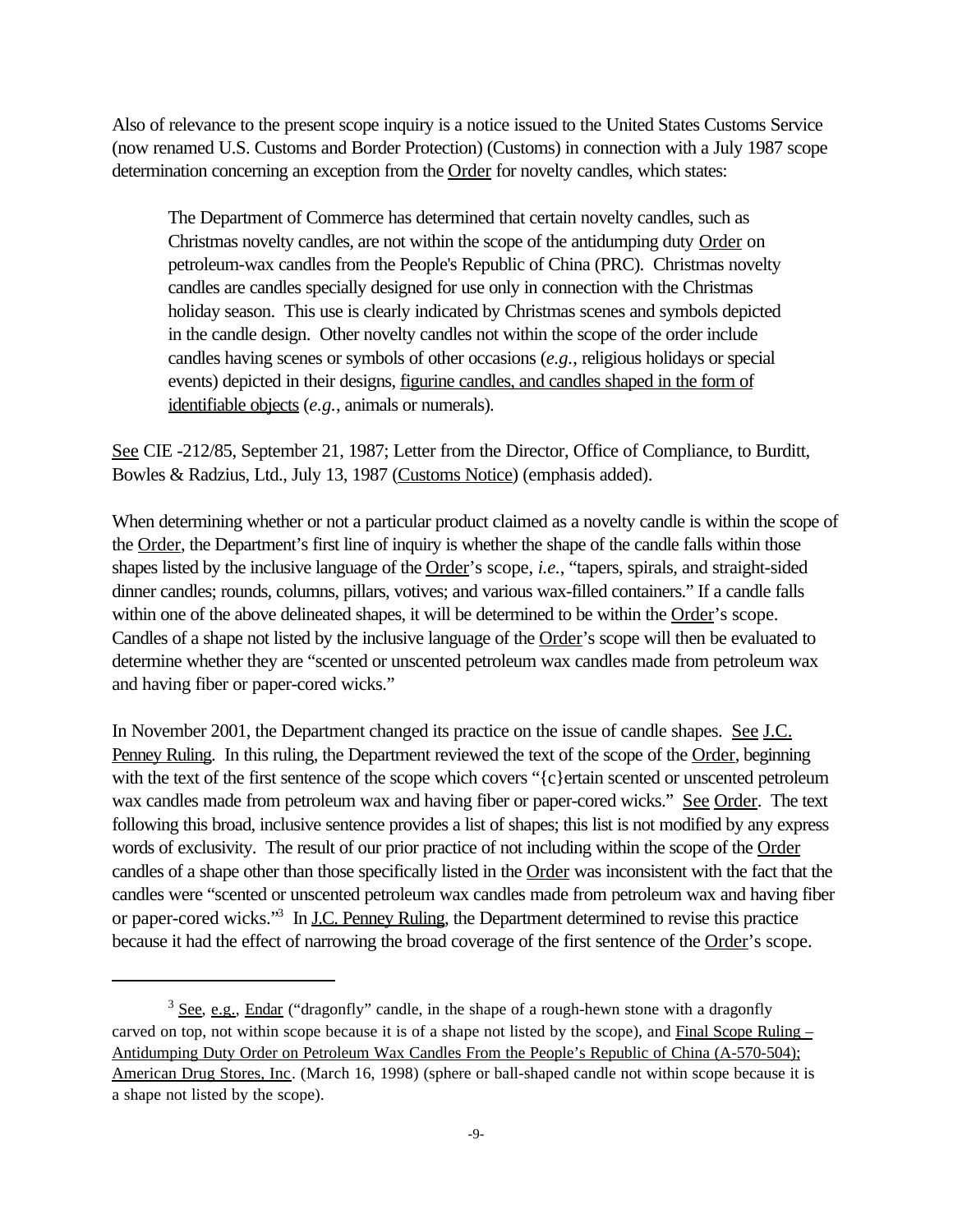The list of shapes in the second sentence of the Order's scope does not provide a textual basis for such a narrowing of the coverage of the first sentence of the Order's scope. Accordingly, to give full effect to the first sentence of the inclusive language of the scope, the Department now will normally evaluate whether candles of a shape not listed by the inclusive language of the Order's scope are scented or unscented petroleum wax candles made from petroleum wax and having fiber or paper-cored wicks.

This approach of evaluating such candles in light of the entire text of the Order's scope is in keeping with the Duferco Steel decision of the CIT, noting that a better approach in scope rulings is to avoid subjective issues of intent and, instead, look to the petition's language to determine whether the class or kind of merchandise at issue was expressly included. See Duferco Steel, Inc. v. United States, 146 F. Supp. 2d 913 (May 29, 2001)(Duferco Steel). Such an approach is a departure from past CIT precedent that required the Department to give ample deference to the domestic industries' intent when examining a petition's description of the subject merchandise. See, e.g., Torrington Co. v. United States, 995 F. Supp. 117, 121 (CIT 1998).

Although the specific scope decision in Duferco Steel has been overturned by the United States Court of Appeals of the Federal Circuit (CAFC) in Duferco Steel, Inc. v. United States, 296 F.3d 1087 (Fed. Cir. 2002) (Duferco Steel II), we do not believe that the Court's ruling undermines the Department's decision in the J.C. Penney Ruling. The plain language of the scope of the Order clearly states "{c}ertain scented or unscented petroleum wax candles made from petroleum wax and having fiber or paper-cored wicks . . . sold in the following shapes: tapers, spirals, and straight-sided dinner candles; rounds, columns, pillars, votives; and various wax-filled containers" are included within the scope of the Order. Thus, the Order offers a descriptive list of the shapes of candles included within the Order, but, as the courts have recognized, there is no requirement that every single product covered must be identified in the scope. More specifically, the CAFC has stated that "the petitions that led to the issuance of the order did not need to specifically identify the {product} in order to cover {it}; our precedent, to say nothing of the regulations, makes clear that neither a petition nor an antidumping or countervailing duty order requires that level of specificity."<sup>4</sup> The CAFC further stated "{a}s a matter of law, a petition need not list the entire universe of products . . . in order {for the petition} to cover those products."<sup>5</sup> Thus, as applied to this Order, there is no requirement, nor is it possible, for all the shapes of candles to be listed.<sup>6</sup> In fact, if the list were exhaustive, there would have been no need for the Department to render a decision on novelty candles or any other candle that was not explicitly listed as a shape in the scope of the Order. However, the Department did render the novelty candle exception,

 $^5$  <u>Id</u>.

<sup>4</sup> Novosteel SA v. United States, 284 F.3d 1261, 1264 (Fed. Cir. 2002).

<sup>&</sup>lt;sup>6</sup> See Petroleum Wax Candles from China, USITC Pub. No. 3226 Investigation No. 731-TA-282 (Review) (August 1999) (USITC Pub. No. 3226), at 18 ("Candles come in a wide variety of shapes and sizes. Major U.S. candle manufacturers reportedly will offer 1,000 to 2,000 varieties of candles in their product lines.").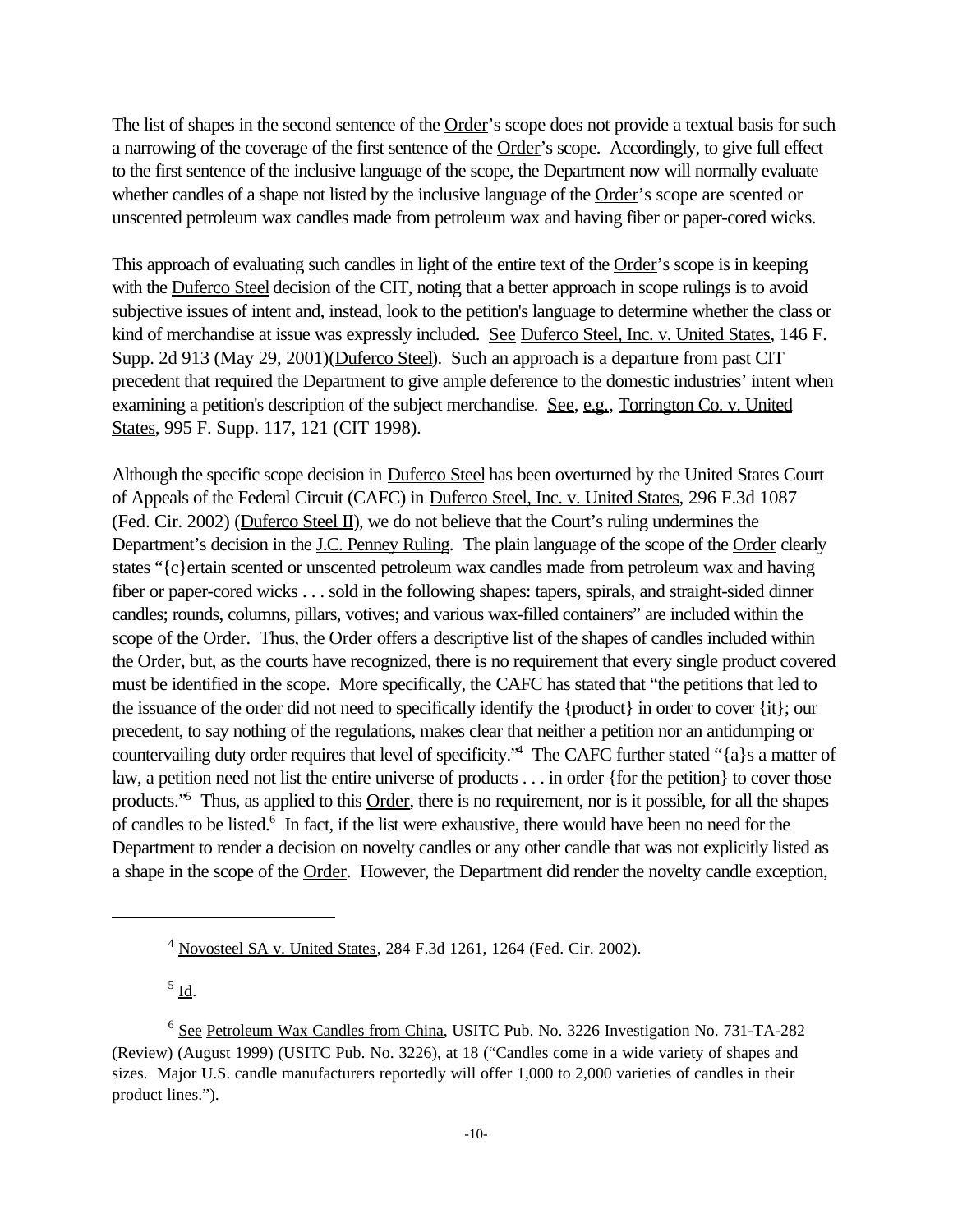which offered a narrowly construed exception, and left all other petroleum wax candles from the PRC covered by the Order.

If the Department determines that the candle is made from petroleum wax and has a fiber or papercored wick, but the candle possesses characteristics set out in the Customs Notice, it will fall outside the scope of the Order. For a candle to qualify for this exception, the characteristic which is claimed to render it a novelty candle (*i.e.*, the shape of an identifiable object or a holiday-specific design) should be easily recognizable in order for the candle to merit not being included within the scope of the Order. Specifically, among other determining factors, the Department will examine whether the characteristic is identifiable from most angles and whether or not it is minimally decorative, e.g., small and/or singularly placed on the candle. If the identifiable object or holiday-specific design is not identifiable from most angles, or if the design or characteristic is minimally decorative, the Department may determine that the candle is included within the scope of the Order. See Final Scope Ruling – Antidumping Duty Order on Petroleum Wax Candles From the People's Republic of China (A-570-504); JCPenney Purchasing Corp. (May 21, 2001) (JCPenney Corp); SFCC Ruling; San Francisco Candle Company, Inc. v. United States, 265 F. Supp. 2d 1374, 1379 (CIT 2003) (San Francisco Candle Company Ruling); and Endar. If a candle does not possess the characteristics set out in the July 1987 novelty candle exception, and it is a scented or unscented petroleum wax candle made from petroleum wax and having a fiber or paper-cored wick, the Department will determine that the candle is within the scope of the Order.

## **Analysis**

With respect to the involved scope request, we find that for the reasons discussed below, the five "angel" candles are included within the scope of the Order. We find that these "angel" candles are not figurines and do not otherwise qualify to be included within the novelty candle exception. Therefore, we find that all of the involved "angel" candles are included within the scope of the Order.

All of Old Hickory's "angel" candles are paraffin wax candles.<sup>7</sup> The candles vary only in size and in the image depicted in relief on one side. All of Old Hickory's candles are rectangular in shape, although the "Angel Musicians" features wavy sides. In addition, each of these candles features a similar roughhewn and uneven surface texture, and the color varies in hue from lighter green to gray-green.

The "Joyous Angel - Small"(Item Number C223S) candle depicts a robed female angel with her arms

<sup>&</sup>lt;sup>7</sup> While Old Hickory refers to its candles as "paraffin," the Department's practice has been to treat "paraffin" and "petroleum" as synonymous. See, e.g., Final Scope Ruling – Antidumping Duty Order on Petroleum Wax Candles From the People's Republic of China (A-570-504); Burlington Toiletries International, Ltd. (March 25, 2003) (Burlington) at page 9 ("Both the ITC's definition of the domestic 'like product' and the scope description adopted by the Department to cover this Order use language and references to 'petroleum wax' candles which include, but are not limited to, 'paraffin wax' candles.").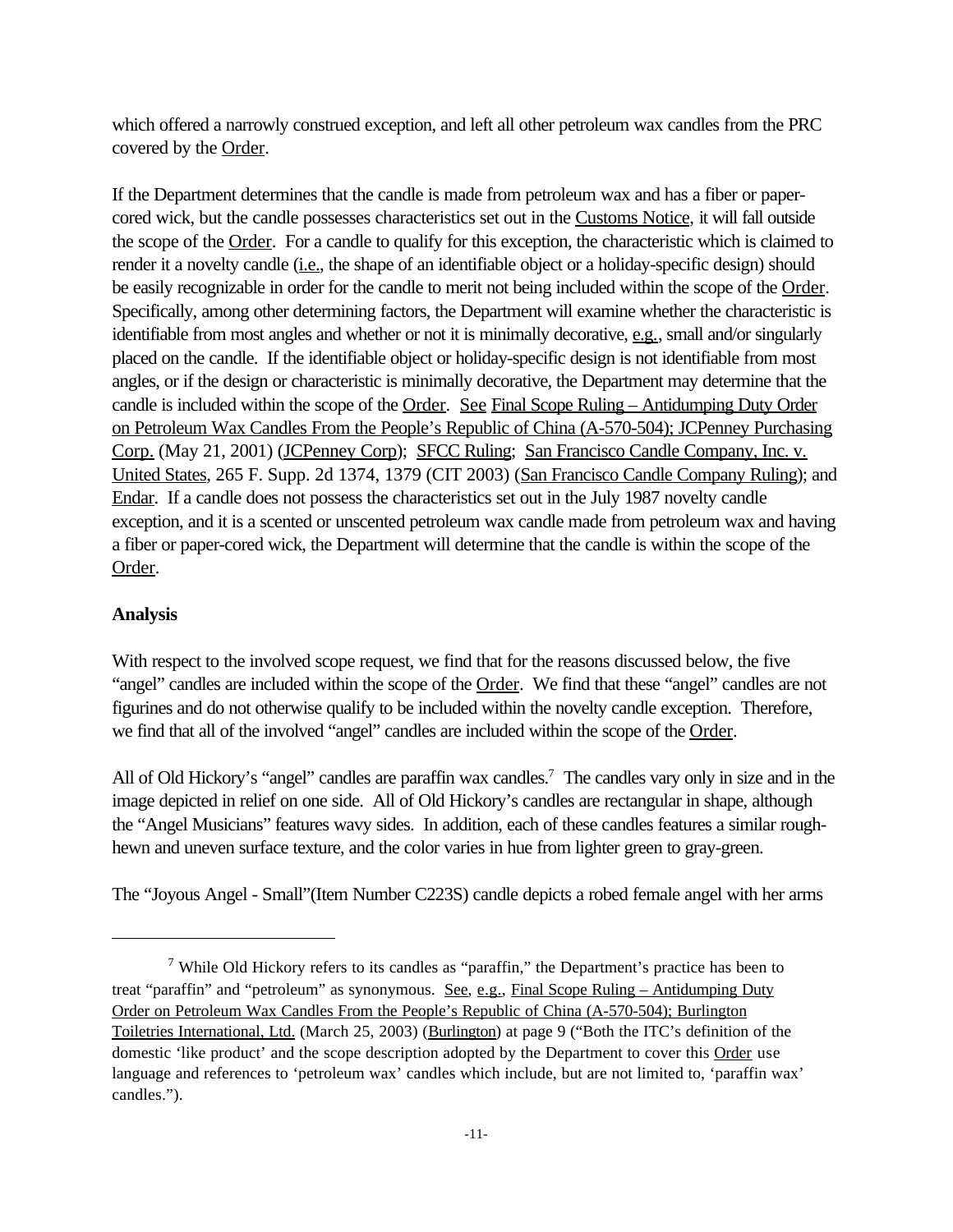outstretched. The angel's robe is a light pink hue, and her wings are purple and pink.

The "Angel Musicians" (Item Number C407) candle features two female angels standing one on top of the other. They are both wearing pink robes and are holding stringed musical instruments.

The "Angel Playing Lute" (Item Number C415) candle shows a female angel with brown hair. She is facing her right, revealing the left side of her profile. She is wearing a pink robe, and her right hand is strumming a guitar-like instrument.

The "Flying Angel Pair" (Item Number C439) candle depicts two winged angels, both with blond hair. These angels are both wearing pink robes. One of the angels is facing away from the front of the candle, revealing her back. The other is facing to her left.

The "San Diego Angel" (Item Number C440) candle depicts a blond female angel wearing a light pink robe. She is facing to her right, and her elbows and bent and her hands are clasped together. Her large wings are visible on either side of her.

Old Hickory contends that each candle has "extensive sculpting on all sides" and depicts "art reproductions in three dimensions." However, we disagree with Old Hickory's argument that the candles are three-dimensional figurines because the candles are not identifiable from multiple angles as angels, as discussed further below.

Regarding Old Hickory's argument with respect to the dragonfly candle in **Endar**, the Department changed its practice on the issue of candle shapes in the November 9, 2001 J.C. Penney Ruling. Pursuant to the Department's change in practice, stated in J.C. Penney Ruling, if a candle is not in a shape specifically listed in the Order's scope, it will not automatically be excluded from the scope of the Order. See J.C. Penney Ruling. Therefore, we must evaluate whether the characteristics of these candles require that the candles not be included within the scope of the Order pursuant to the novelty candle exception detailed in the Customs Notice.

While the Department has previously ruled that figurine candles are not included within the scope of the Order, the candles in the involved case are not figurines. In this case, the Department agrees with the NCA's observation that the candles are not identifiable as angels from most angles, but are solely identifiable when viewed from only one side of the candle. From all other angles, the objects on the candles are simply unidentifiable. See SFCC Ruling. Instead, the Department finds that the candles are simply molded pillars, a shape listed by the inclusive language of the Order's scope. While there is molded relief on the face of each candle, this relief is slight enough that its designs are not distinguishable from any other angle apart from the one side. Therefore, the slight relief on each candle does not render the candle a figurine. Additionally, the Department has previously concluded that a molded decoration applied to an in-scope candle does not change it into an out-of-scope candle. See, e.g., Final Scope Ruling – Antidumping Duty Order on Petroleum Wax Candles From the People's Republic of China (A-570-504); American Greetings Corp. (May 4, 2000) (American Greetings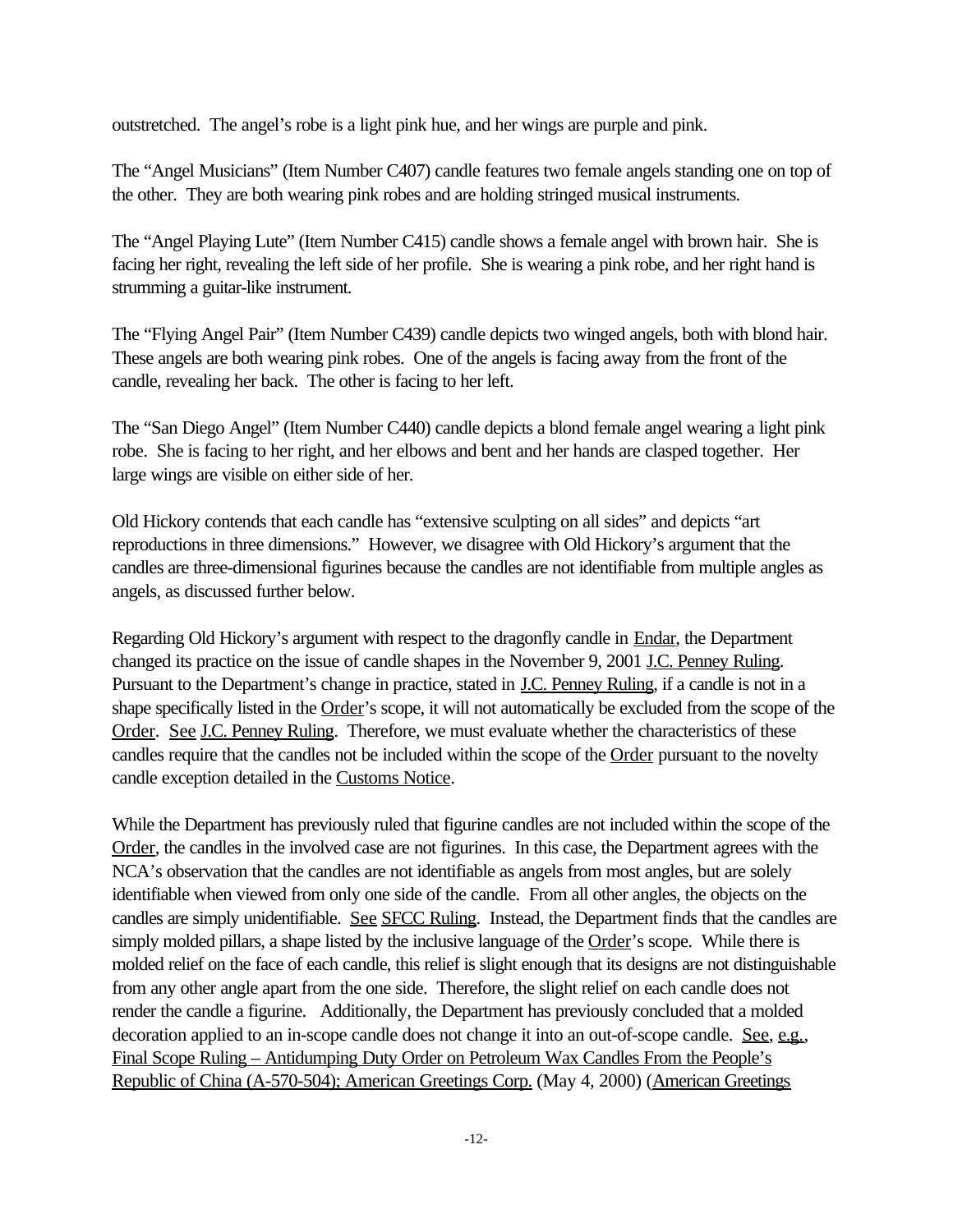Ruling). Therefore, the Department finds that the involved "angel" candles do not qualify to be excluded from the scope of the Order on the basis of the 1987 exception because we find that these candles are not figurines or identifiable objects.

Old Hickory contends that the subject angel candles are figurines or identifiable objects –angels depicted in relief. We disagree that Old Hickory's candles represent figurines or identifiable objects. The claimed "angel" characteristic is unidentifiable when the candles are viewed from the top, bottom, and every side but one. For each candle, the angel characteristic is only identifiable as an angel when viewed from a single side. The remaining sides of the candles are unevenly textured and are devoid of any identifiable object. Similarly, the top of each candle also has the textured and painted surface, and contains the wick. The bottom of the candle is similar in color to the other sides, but is cut to a smooth, flat surface. However, from none of these sides is the molded angel motif present or even identifiable. Thus, the Department finds that the "angel" candles are simply pillars, because the relief on each candle is so slight. Pillars are shapes listed in the inclusive language of the Order's scope. Therefore, we find that Old Hickory's five candles are included within the scope of the Order.

## **Recommendation**

Based on the preceding analysis, we recommend that the Department find that the "Joyous Angel - Small" candle (Item Number C223S); "Angel Musicians" candle (Item Number C407); "Angel Playing Lute" candle (Item Number C415); "Flying Angel Pair" candle (Item Number C439) and "San Diego Angel" candle (Item Number C440) are included within the scope of the Order.

\_\_\_\_\_\_\_\_\_\_\_\_\_\_\_\_\_\_\_\_\_\_\_\_\_\_\_\_

Agree Disagree

Jeffrey A. May Deputy Assistant Secretary for Import Administration

\_\_\_\_\_\_\_\_\_\_\_\_\_\_\_\_\_\_

Date